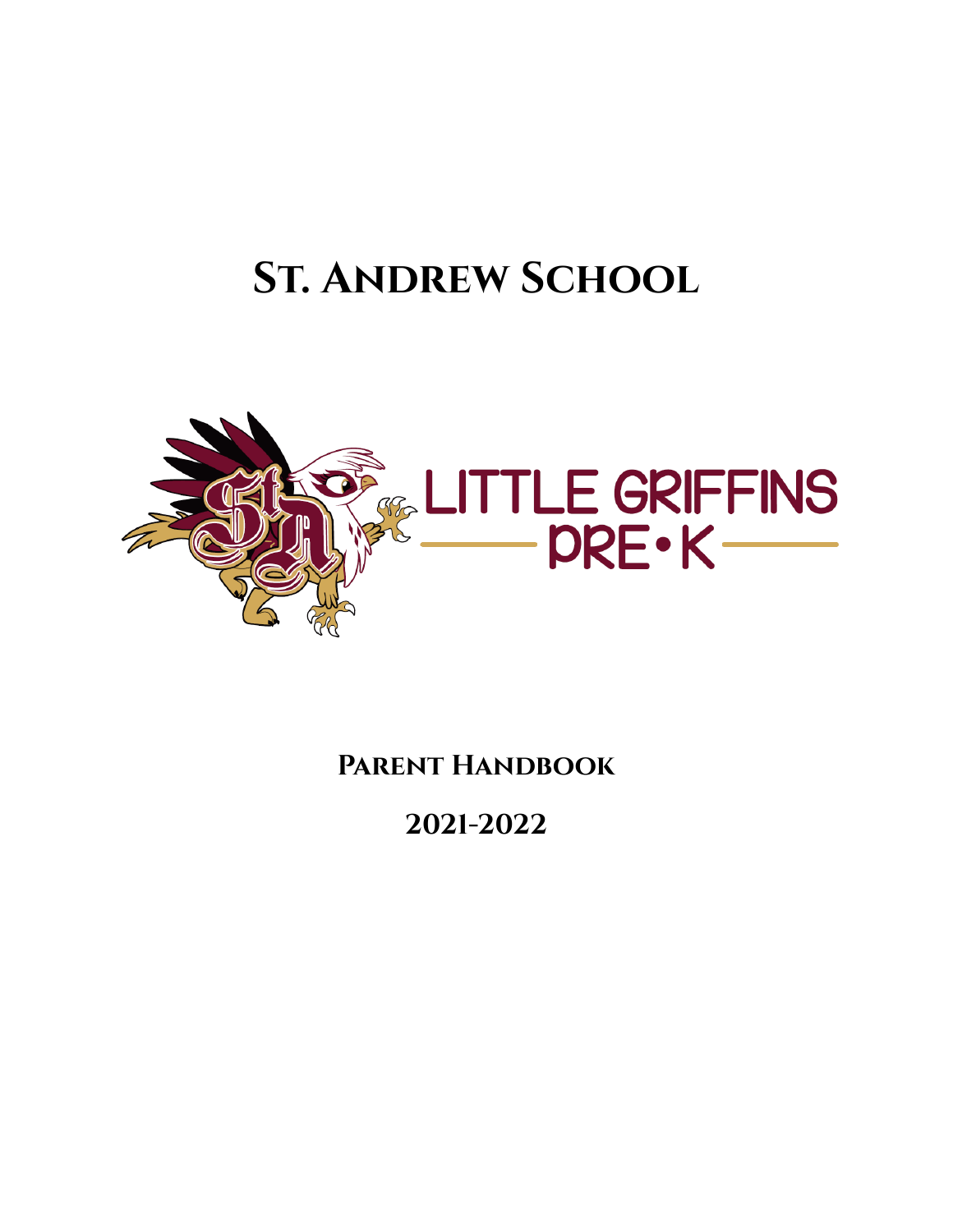# **Table of Contents**

| <b>St. Andrew</b>                  |
|------------------------------------|
|                                    |
|                                    |
| Contact                            |
|                                    |
|                                    |
| <b>School Board</b>                |
| . 4                                |
|                                    |
|                                    |
| Parent                             |
|                                    |
|                                    |
| <b>Admission</b>                   |
|                                    |
|                                    |
| Admission                          |
|                                    |
| . 7                                |
| Parent Cooperation as Condition of |
|                                    |
| Policy on                          |
|                                    |
| . 7                                |
| Students with                      |
|                                    |
| . 7                                |
| <b>Other Important</b>             |
| Information                        |
| . 8                                |
|                                    |
|                                    |
|                                    |
|                                    |
|                                    |
|                                    |
|                                    |
|                                    |
| Contacting a                       |
|                                    |
| . 8                                |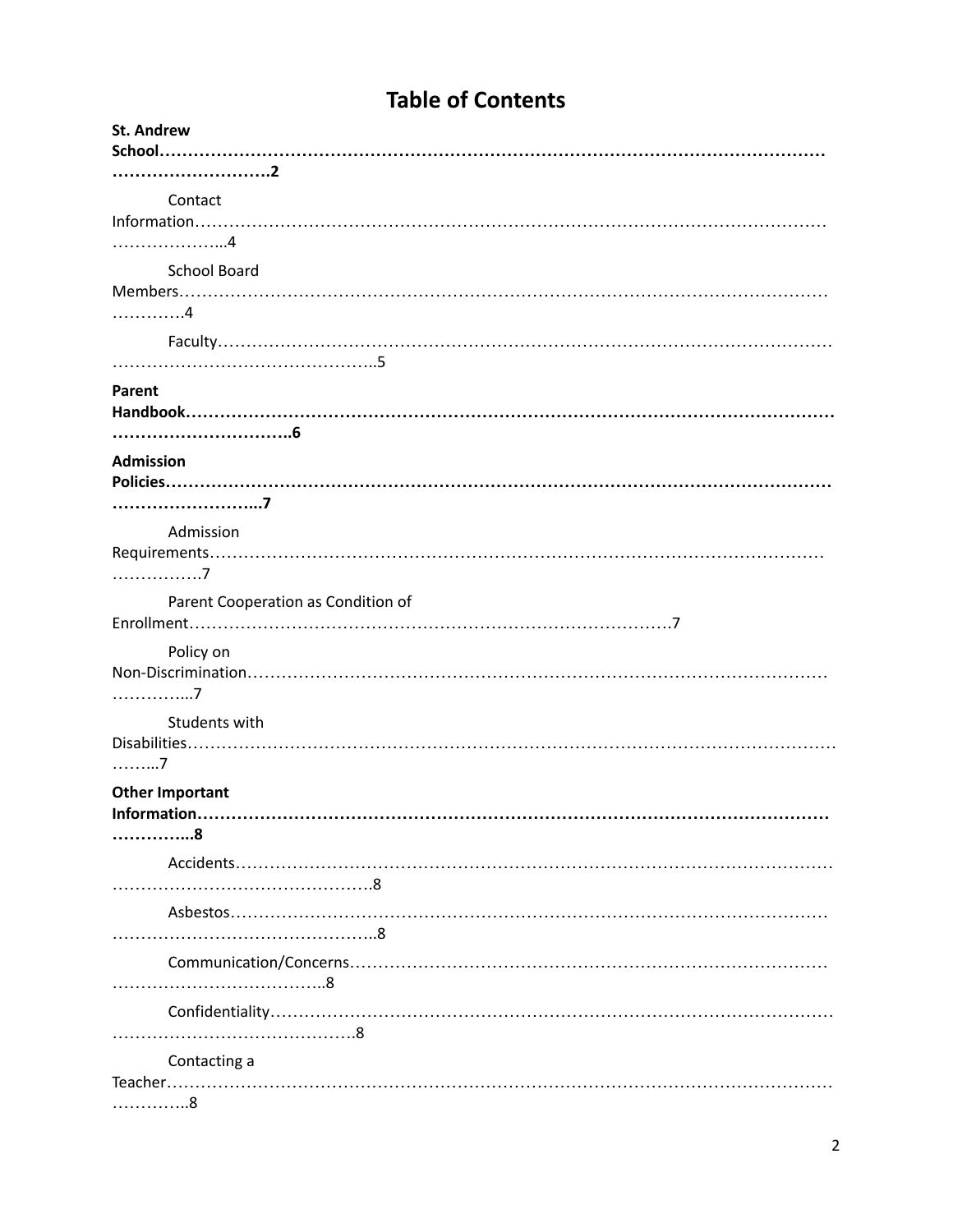|      | Daily                             |
|------|-----------------------------------|
|      |                                   |
|      |                                   |
|      | <b>Student Conduct/Parent</b>     |
|      |                                   |
|      | <b>Dress</b>                      |
|      | $Code.\dots$                      |
|      |                                   |
|      | Drop-Off and Pick-Up              |
|      |                                   |
|      | Emergency                         |
|      |                                   |
|      | 11                                |
|      | <b>Facility Use</b>               |
|      |                                   |
| . 11 |                                   |
|      | <b>Field Trips and Permission</b> |
|      |                                   |
|      |                                   |
|      |                                   |
|      |                                   |
|      |                                   |
|      | Immunization                      |
|      |                                   |
| 12   |                                   |
|      | Leaving                           |
|      |                                   |
|      |                                   |
|      | Mask                              |
|      |                                   |
|      |                                   |
|      |                                   |
|      |                                   |
|      | Money Sent to                     |
| . 13 |                                   |
|      |                                   |
|      | Parent-Teacher                    |
| . 13 |                                   |
|      |                                   |
|      |                                   |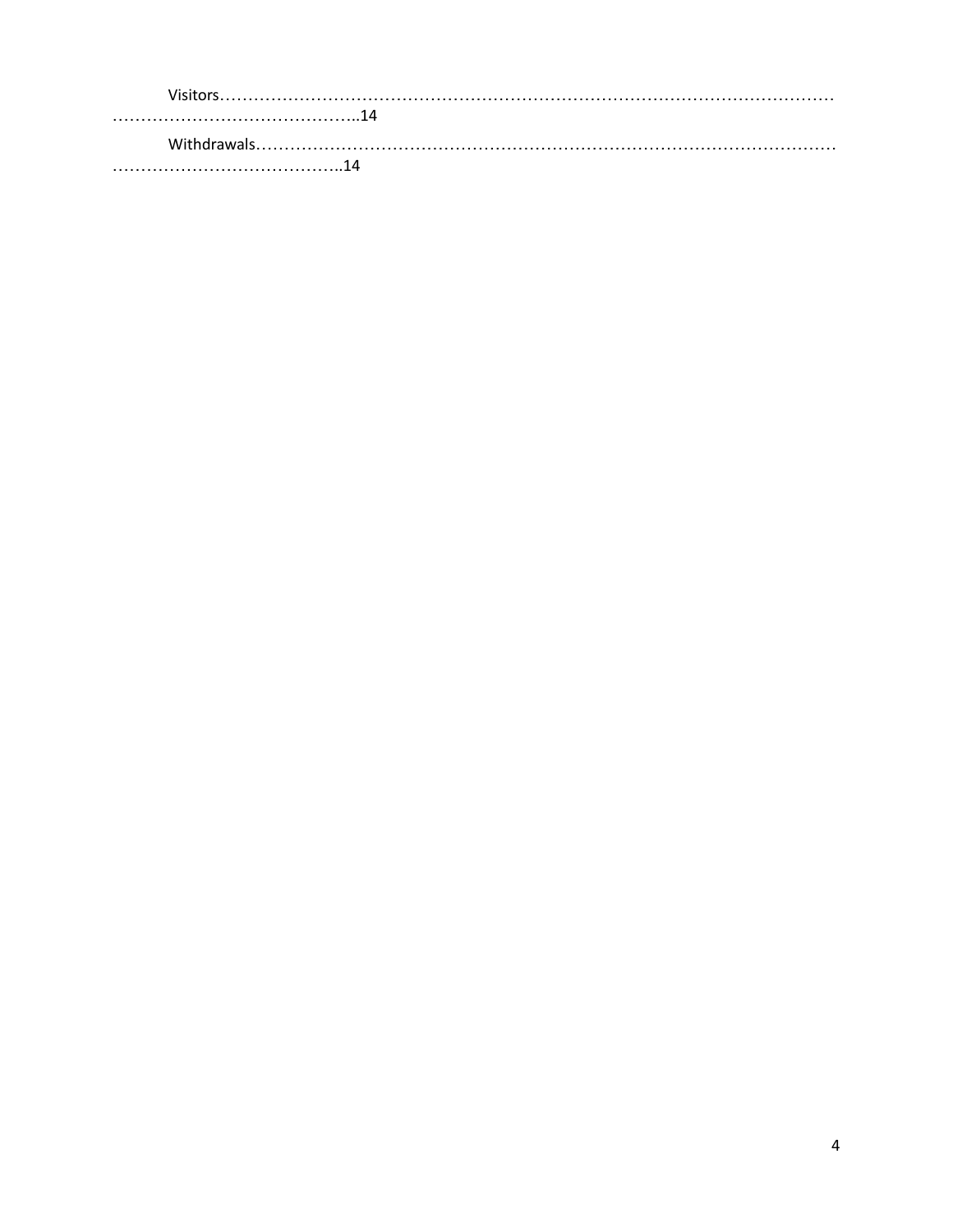# **ST. ANDREW SCHOOL**

St. Andrew School is a private school, educating students in grades K-12, operated by St. Andrew School, Inc., a non-profit corporation incorporated under the laws of Montana.

The mission of the School and all operating policies are established by the corporation and administered through its agents, the St. Andrew Board and the Principal.

As of July 2015, the Bishop of Helena has recognized St. Andrew School as a private Catholic school in the Diocese of Helena. St. Andrew was accredited with Western Catholic Education Association [WCEA] in October 2015.

MISSION: St. Andrew School provides a classical education built on Catholic faith, academic excellence and community.

VISION: *Vitam impendere vero* - "Hang your life on the truth"

Graduates of St. Andrew School are:

Virtuous Citizens

- Kind and respectful to everyone
- Imitate the life of Christ, the apostles and saints
- Respect the body as a temple of the Holy Spirit
- Accept responsibility for choices and actions
- Enthusiastic Catholics
	- Realize the importance of sacramental life
	- Understand the teachings of the Catholic Church
	- Committed to traditional practices of prayer, mortification and good works
	- Espouse Catholic principles of freedom of religion and ecumenical tolerance.

Resourceful Learners

- Read, write and think well
- Utilize the tools of Classical learning (grammar, logic and rhetoric)
- Value the assistance of others in the quest for truth
- Articulate ideas coherently
- Think critically to analyze problems
- Value the time-honored classics of Western Civilization

Open Witnesses

- Engage the world with an educated charity
- Participate in the democratic process
- Use communication technology incorporating Catholic values to contribute to the positive development of society
- Share their gifts of time, talent and treasure.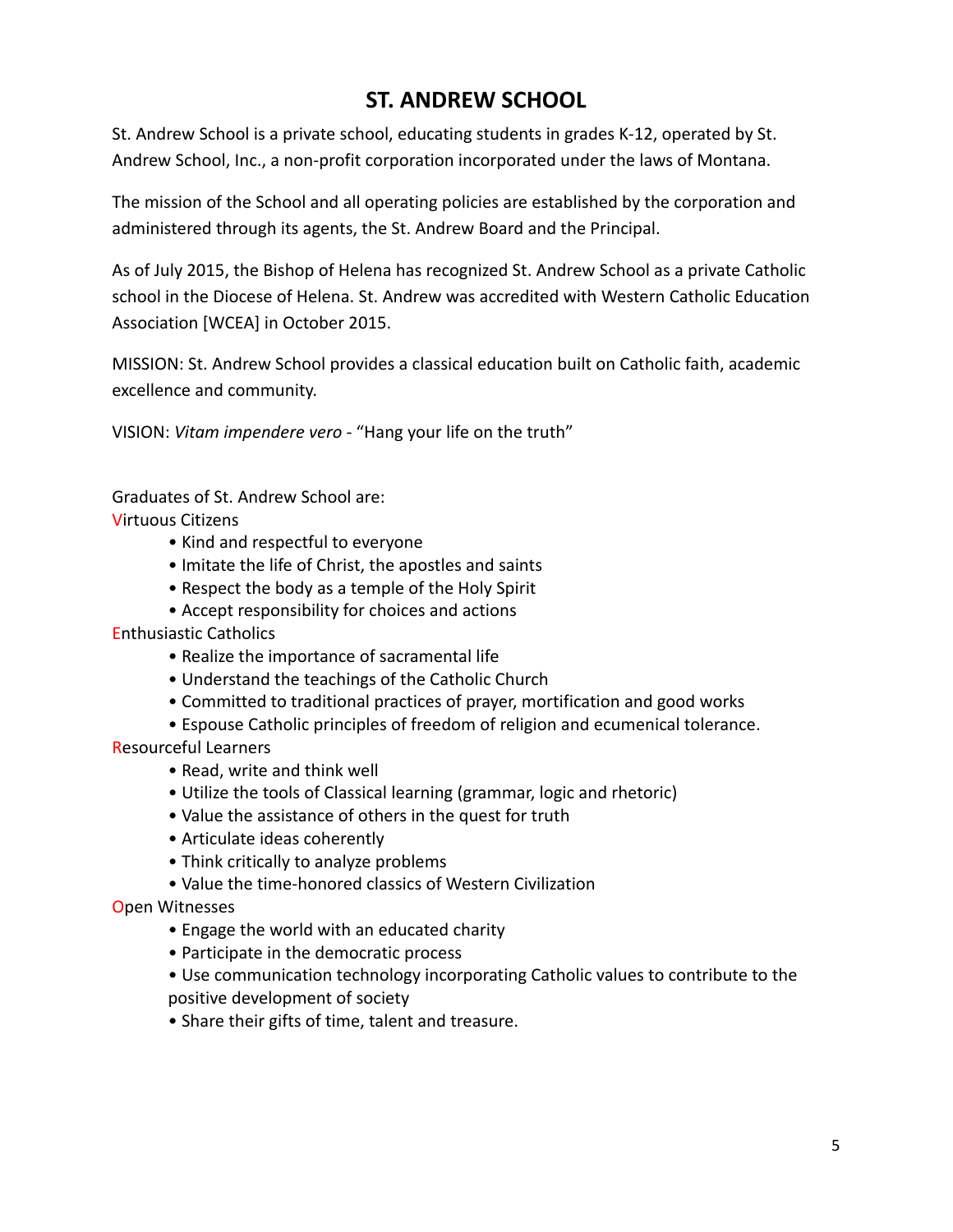# CATHOLIC FAITH

St. Andrew School promotes the beliefs of the Roman Catholic Church in our curriculum; the school adheres to the teaching Magisterium of the Catholic Church and is committed to Catholic principles of freedom of religion and ecumenical tolerance. St. Andrew fosters strong Catholic spiritual lives through the historical Catholic practices of prayer, mortification and good works, as well as Catholic sacramental practices.

## ACADEMIC EXCELLENCE

St. Andrew School is a classical school. By classical school, we understand: a commitment to the classical subjects of learning, particularly the Trivium (grammar, logic, rhetoric); a commitment to the "classical tradition" of learning, which stresses development of skills, particularly those of speaking well, reading well, and thinking well; a commitment to active learning: to the active involvement of each student, faculty member, and parent in the life of learning; and a general commitment to the liberal arts and liberal learning, realizing that the aim of all study and learning is to increase our love of the truth and to make us seek it more proficiently.

## **COMMUNITY**

St. Andrew School is a community, united under God; we support each other and promote a spirit of goodwill to all. Embedded in the unfaltering knowledge and awareness that our Lord has given His life for us, we give our lives for Him. Community is achieved by modeling the Gospel of Jesus through consistent love and support for one another in and out of the classroom, creating a safe, respectful and disciplined environment anchored in core values, and generating an ever-present atmosphere of respect, unity and acceptance. Ours is a community of faith.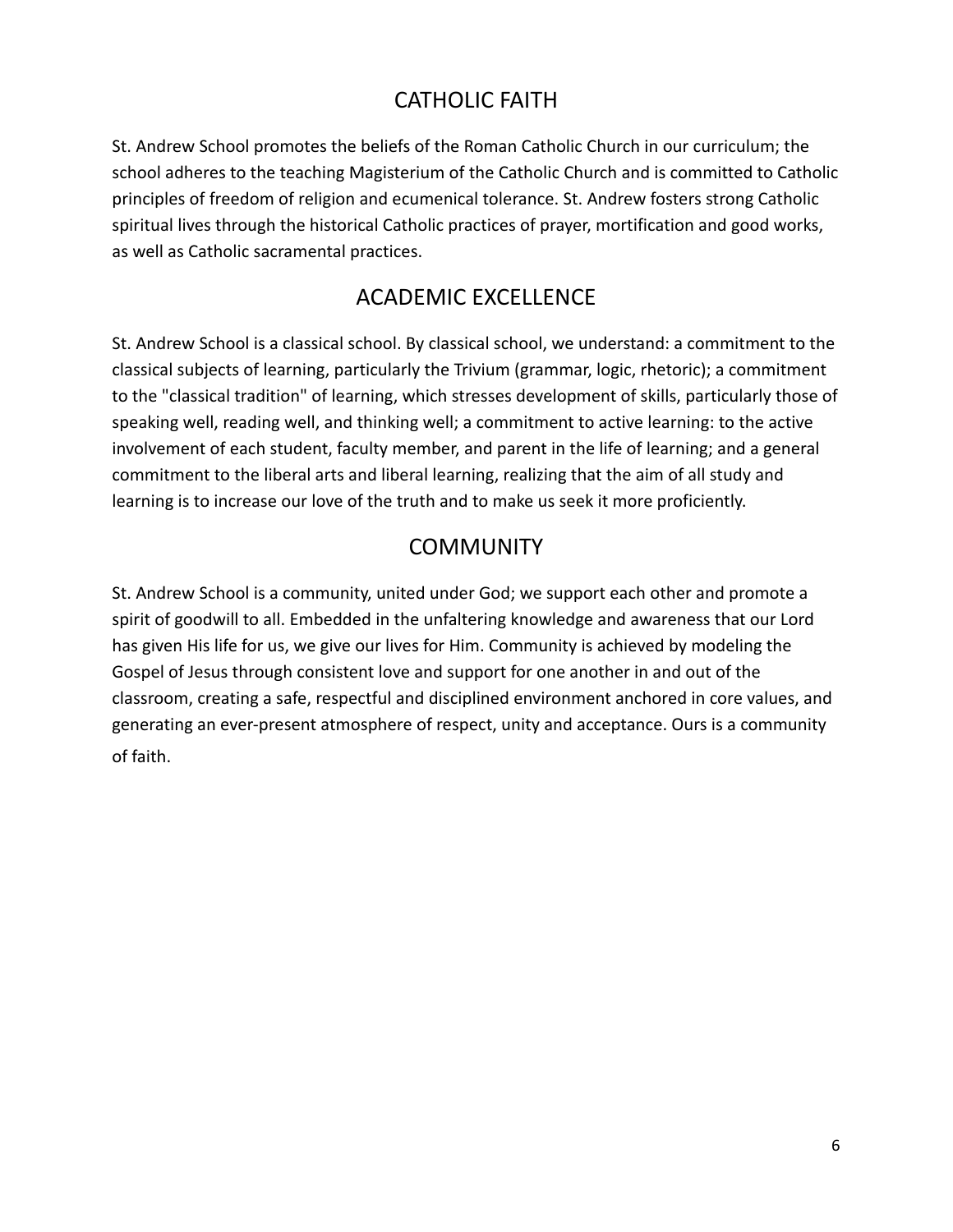#### **CONTACT INFORMATION**

1900 FLOWERREE ST. HELENA, MT 59601 P.O. BOX 231, HELENA, MT 59624 OFFICE: (406) 449-3201 FAX: (406) 449-0129

Website: [www.standrewschool.org](http://www.standrewschool.org)

**Mrs. Geralynne "GG" Grotbo, Principal** E-mail: [principal@standrewschool.org](mailto:principal@standrewschool.org) **Mrs. Elizabeth Browning, Vice Principal of 6-12** E-mail: [viceprincipal@standrewschool.org](mailto:viceprincipal@standrewschool.org) **Mrs. Camille French, Vice Principal of the Grammar School/Development Director** E-mail: [adminvp@standrewschool.org](mailto:adminvp@standrewschool.org) **Mrs. Kara Olmstead, Secretary** E-mail: [standrew@standrewschool.org](mailto:standrew@standrewschool.org) **Mrs. Denise Hampton, Bookkeeper**

E-mail: [standrewbooks@standrewschool.org](mailto:standrewbooks@standrewschool.org)

#### **2021-2022 School Board Members**

President—Mr. Joe Havens Vice President—Mr. Joe May Secretary—Mr. Andy White

Treasurer—Mr. John Simkins

Mrs. Christine Szpilka

Mrs. Victoria Cech

Mrs. Carol Kolar

Mr. John Ramirez

Mr. Dermot McCaughan

[standrewboard@standrewschool.org](mailto:standrewboard@standrewschool.org)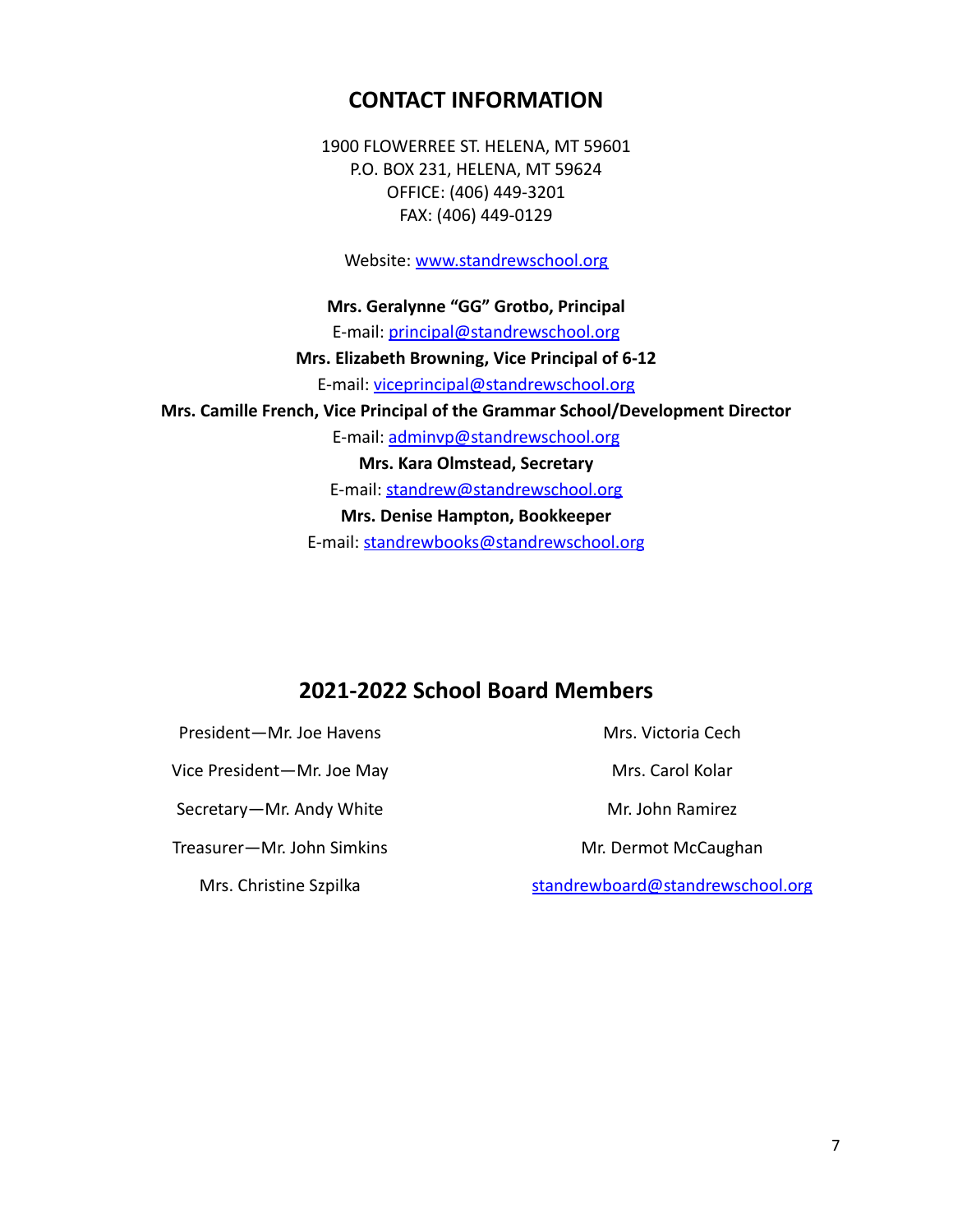### **FACULTY**

Pre-Kindergarten: **Ms. Tammy Boucher** Kindergarten: **Mrs. Laura Helgeson** First Grade: **Mrs. Melissa Haerter** First Grade: **Mrs. Maria Kendall** Second Grade: **Mrs. Kristie Baerlocher** Third Grade: **Mrs. Katie Harber** Fourth Grade: **Mrs. Savannah Kessler** Fifth Grade: **Mrs. Michelle Spalding** Sixth Grade: **Mr. Isaiah Cech** Seventh Grade: **Mr. John Thomas** High School (History, Algebra ½, 8th grade homeroom): **Mr. Marcello Cavalli** High School (Latin): **Dr. Brian Barrett** High School (English, History): **Mr. Bradley Knopp** High School (Religion, PE, Graphic Design): **Miss Mary O'Donnell** High School (Spanish, Science, Algebra I): **Mrs. Katie Benton**

#### Adjunct Faculty

Art: **Mrs. Ruth Anne Hansen (K-10) and Mrs. Tolly Patten (11-12)**

Music/Orchestra: **Mrs. Allison Elliott**

Athletics/PE: **Mrs. Amy Hurley**

Music, Choir/Spanish K-5/Spiritual Director: **Miss Abra Casey**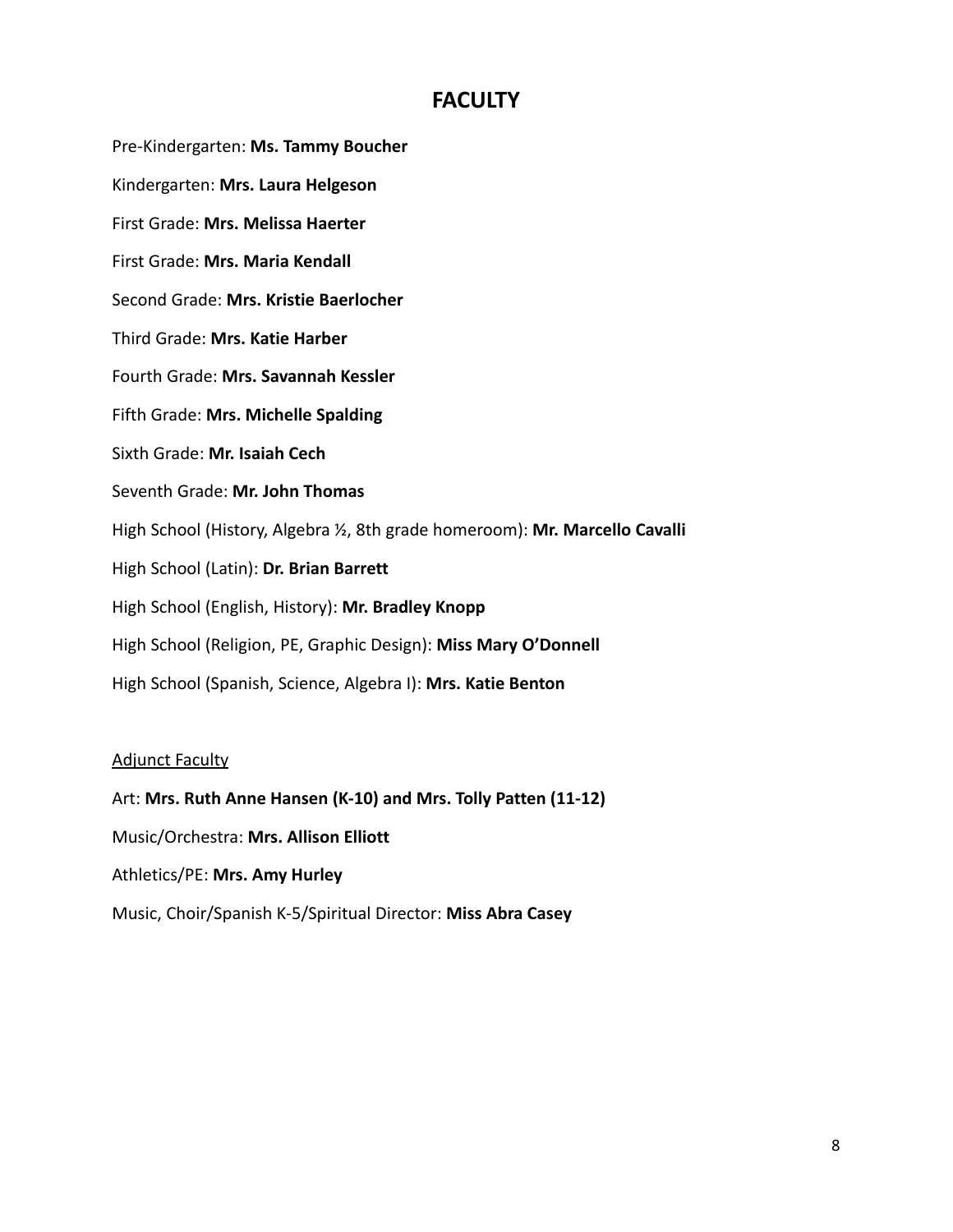## **PARENT HANDBOOK**

#### *Welcome to Little Griffins Pre-Kindergarten!*

As members of our Pre-K program, your child and you are a valued part of the larger St. Andrew School community. Have confidence knowing your child is in a safe and nurturing environment while we work with them - and with you - to help them become spiritually, socially and academically ready for Kindergarten in the tradition of high-quality Catholic and classical education.

The policies in this handbook are designed to provide you the information and expectations you need to help your child be successful in Little Griffins Pre-K. As Catholic tradition has always taught, and we affirm, parents are the primary educators of their children. Professional teachers rely on the active involvement of parents in their children's education in order to most effectively achieve their educational goals. When parents support teachers outside the classroom and encourage their children to develop good study and life habits, both the student and the teacher succeed in the classroom.

**Right to Amend**: Little Griffins Pre-K program falls under the purview and direction of the St. Andrew School Board. The school board retains the right to amend this handbook at any time. Parents will be given notice when changes are made.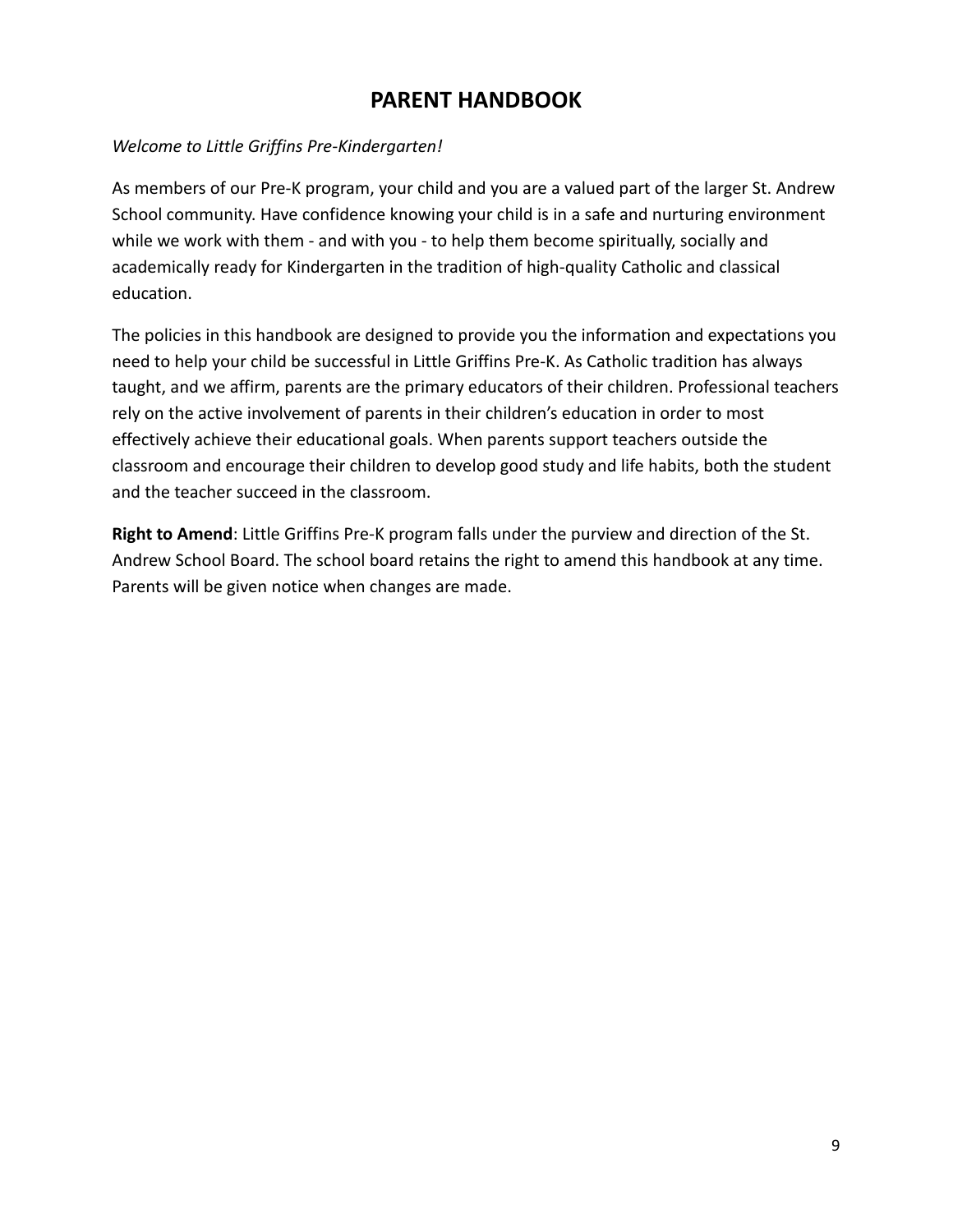## **ADMISSION POLICIES**

**Admission Requirements**: Students must be at least 4-years-old by the start of the school year and fully potty-trained.

**Parent Cooperation as a Condition of Enrollment**: As mentioned above, parent involvement in a student's education is critical to that student's success inside and outside the classroom. *Parents and students are expected to support the curricular and religious aims of St. Andrew School.* Parents should support faculty members in their endeavors to impart an education to their children.

Like any school, St. Andrew School relies on parents to ensure their children are prepared for school. This includes attention to health, sleep, and nutritional needs.

Parents are welcome to advise the school of special circumstances at home which might adversely affect the student's behavior and performance at school.

**Policy on Non-Discrimination:** St. Andrew School admits students of any race, color, national and ethnic origin to all the rights, privileges, programs, and activities generally accorded or made available to students at the school. It does not discriminate based on race, color, national and ethnic origin in administration of its educational policies, admissions policies, scholarship and loan programs, and athletic and other school-administered programs.

**Students with Disabilities:** St. Andrew School recognizes the special needs of students with learning conditions or disabilities and strives to provide for the educational services of all students, to the best of the school's abilities and resources.

St. Andrew School will attempt to meet the needs of all students, but lacks the expertise and resources to meet all the learning, physical, and/or emotional needs of students needing accommodation. Unless alternative arrangements are made by the administration, all students must be able to perform in the classroom without special accommodations.

In some cases, St. Andrew school may conditionally accept a student's enrollment if a special accommodation is requested by parent or guardian or if determined by St. Andrew staff to be in the best interest of the student. Conditional enrollment allows St. Andrew School to recommend professional testing as necessary; the parent or guardian, as a condition of enrollment, is expected to have the student professionally tested and provide results to St. Andrew staff. This cooperative effort will enable St. Andrew to assess expertise and/or resources that may be available for the benefit of the student. If any emotional instability, educational condition, or physical disability makes demands on the school which the school cannot meet, and the conditional enrollment process fails to provide suitable special accommodation, the parent or guardian will be asked to dis-enroll their student from St. Andrew.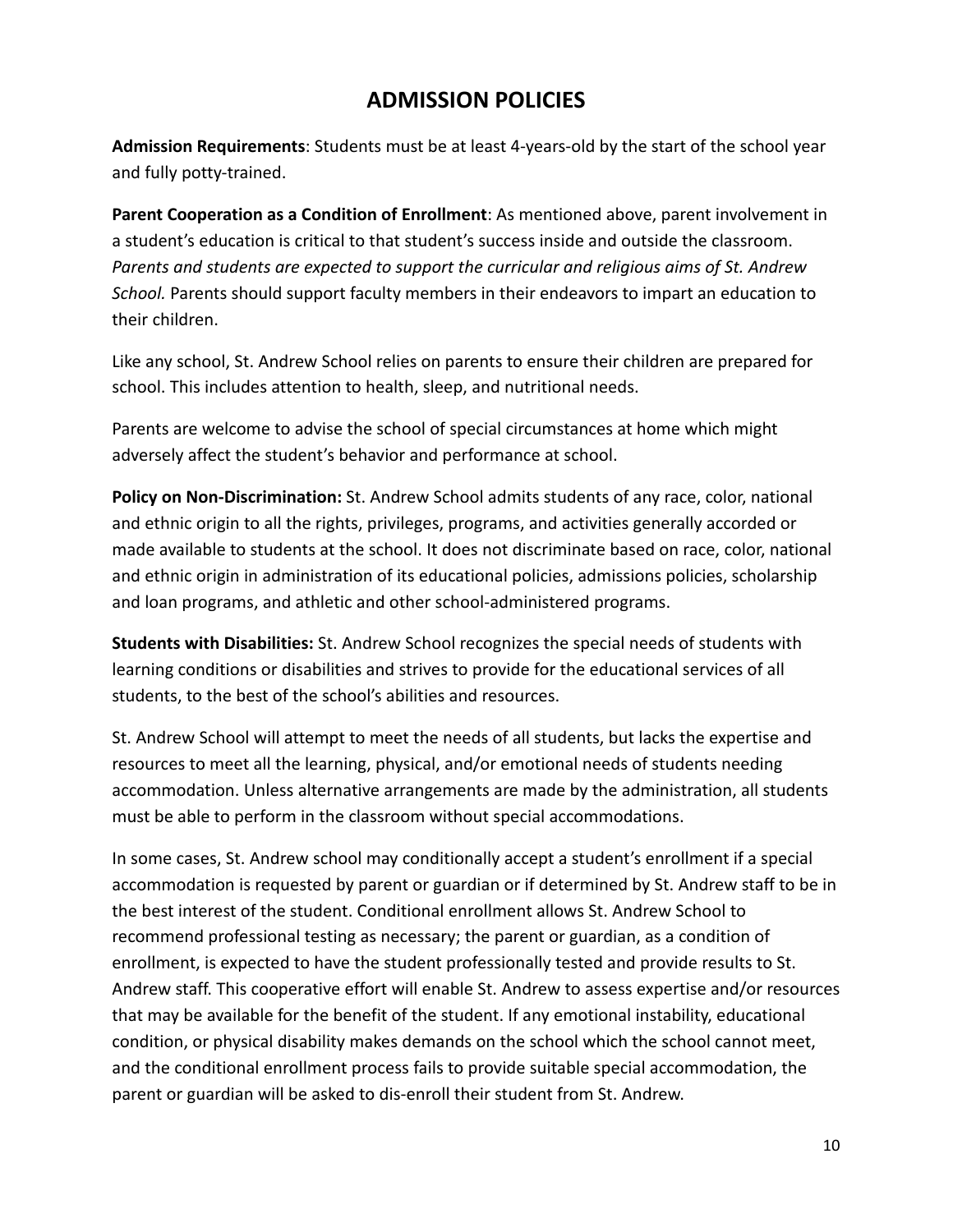# **OTHER IMPORTANT INFORMATION**

**Accidents**: In case of a serious accident or illness in which emergency medical care is necessary, 911 will be called. The school will make every effort to contact the parent/guardian immediately. If this is impossible, attempts will be made to contact the person(s) listed on the emergency information sheet. For this reason, it is the parent/guardian's responsibility to be sure the school emergency information is kept current and accurate. If there is a family change of address or telephone number(s), please send the information to the school office in writing immediately.

**Asbestos**: The asbestos abatement plan is available in the school office.

**Communication/Complaints**: All members of the St. Andrew Community (students, parents, faculty, staff and administration) have the responsibility to be "Christ-like" in their interactions with each other, treating all members of the community with dignity, respect and trust.

As an educational institution, we acknowledge that learning occurs best when people listen and speak with compassion and honesty. Members of the community tend to be far more receptive when information is received directly, rather than "through the grapevine." In order to facilitate productive communication and trust among the members of the St. Andrew Community, when there is a suggestion, concern or complaint – take it immediately to the person(s) involved. If a concern or complaint has been communicated to the involved person(s) and there is not a satisfactory dialogue or resolution, please present the concern or complaint to the next level of administration.

The levels of administration are as follows:

- Faculty, School Support Staff, and Other School Employees
- School Building Administrators (Vice-Principal and Principal)
- St. Andrew Board

All communication is best offered and received in the appropriate time and place. "Drop In" conferences and dialogue that occurs in the "heat of battle" are rarely productive and tend to cause further harm. Please show courtesy by scheduling a conference and communicating with respect.

**Confidentiality**: Academic records will be kept in the school office and are confidential. These records will not be released to any person or institution without prior written consent.

**Contacting a Teacher**: Parents wishing to discuss matters with their child's teacher should arrange to do so by using the teacher's school email address or by calling the school to make an appointment.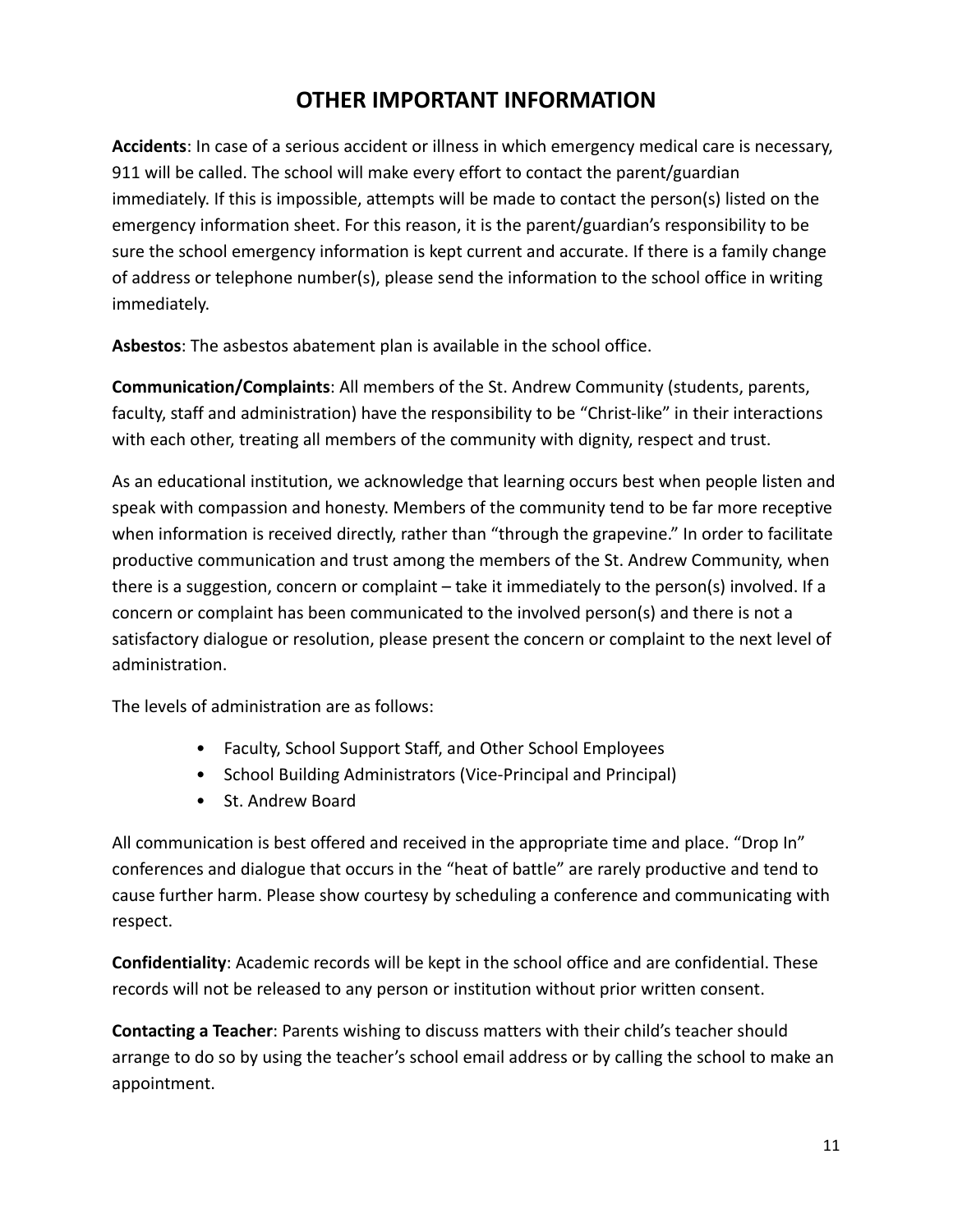**Curriculum**: This program will use Core Knowledge curriculum and Singapore Math. For additional information, please contact your child's teacher.

**Daily Schedule**: The school day begins at 8 a.m. and ends at 3 p.m. Students will be let into the building no earlier than 7:50 a.m. and must be picked up no later than 3:15 p.m. Students remaining after 3:15 p.m. will be taken to the office and their parents (or a parent-designated person) will be contacted.

After-school care is available Monday through Friday from 3:30 p.m. to 5:30 p.m. at the school. A separate fee is charged. For more information or to enroll your child in after-school care, please contact the school office.

**Student Conduct/Parent Response:** The moral life (particularly the practice of the virtues) is necessary for success and excellence in the intellectual life and the personal life. Little Griffins Pre-K program will adopt and strive to impart the same virtues program as our K-12 school at an age-appropriate level for four and five-year-old students.

The chief, or cardinal, virtues we aim to instill are: Prudence (sound judgment), Justice (responsibility), Temperance (self-control), Fortitude (courage).

As the primary educator of their children, parents play a critical role in encouraging their children to practice these virtues inside and outside the home.

All students are expected to behave appropriately in class and to respect the teacher's authority. Parents should respond promptly and affirmatively to reports of student misbehavior at school. St. Andrew School makes every attempt to ensure that teachers are fair and use appropriate disciplinary methods, and promises to attempt to resolve all reasonable complaints regarding teacher actions. Such concerns should be discussed privately with the teacher. Any disagreement should be kept between the teacher, the school principal and the parents.

**Dress Code:** All efforts have been made to make the Pre-K uniform simple, appropriate and accessible. Students will abide by the dress code when attending school. Please keep uniforms clean and mended. See text below for specific requirements.

#### **Pre-K Boys**

- **Old Navy uniform pants in Ink Blue or Navy** (Navy allowed in item 692986 only). Click [here](https://oldnavy.gap.com/browse/product.do?pid=284362002&pcid=999&vid=1&searchText=uniform+pants+boys#pdp-page-content) to view Navy pants online. Click here to view Ink Blue pants online.
- **Target Cat and Jack Navy pants.** Click [here](https://www.target.com/p/boys-flat-front-stretch-uniform-straight-fit-pants-cat-jack-navy/-/A-82808389?preselect=78763739#lnk=sametab) to view.
- **Old Navy polo shirt in Red Tape.** Click [here](https://oldnavy.gap.com/browse/product.do?pid=209313042&pcid=999&vid=1&searchText=uniform+polo+boys#pdp-page-content) to view the short sleeve shirt. [Long sleeve](https://oldnavy.gap.com/browse/product.do?pid=447305042&rrec=true&mlink=5050%2C12413545%2Conproduct1_rr_2&clink=12413545&vid=1#pdp-page-content) [shirts in Red Tape](https://oldnavy.gap.com/browse/product.do?pid=447305042&rrec=true&mlink=5050%2C12413545%2Conproduct1_rr_2&clink=12413545&vid=1#pdp-page-content) also are available.
- **Target polo shirt in Red.** Click [here](https://www.target.com/p/boys-short-sleeve-stretch-pique-uniform-polo-shirt-cat-jack-red/-/A-82790407?preselect=78855515#lnk=sametab) to view.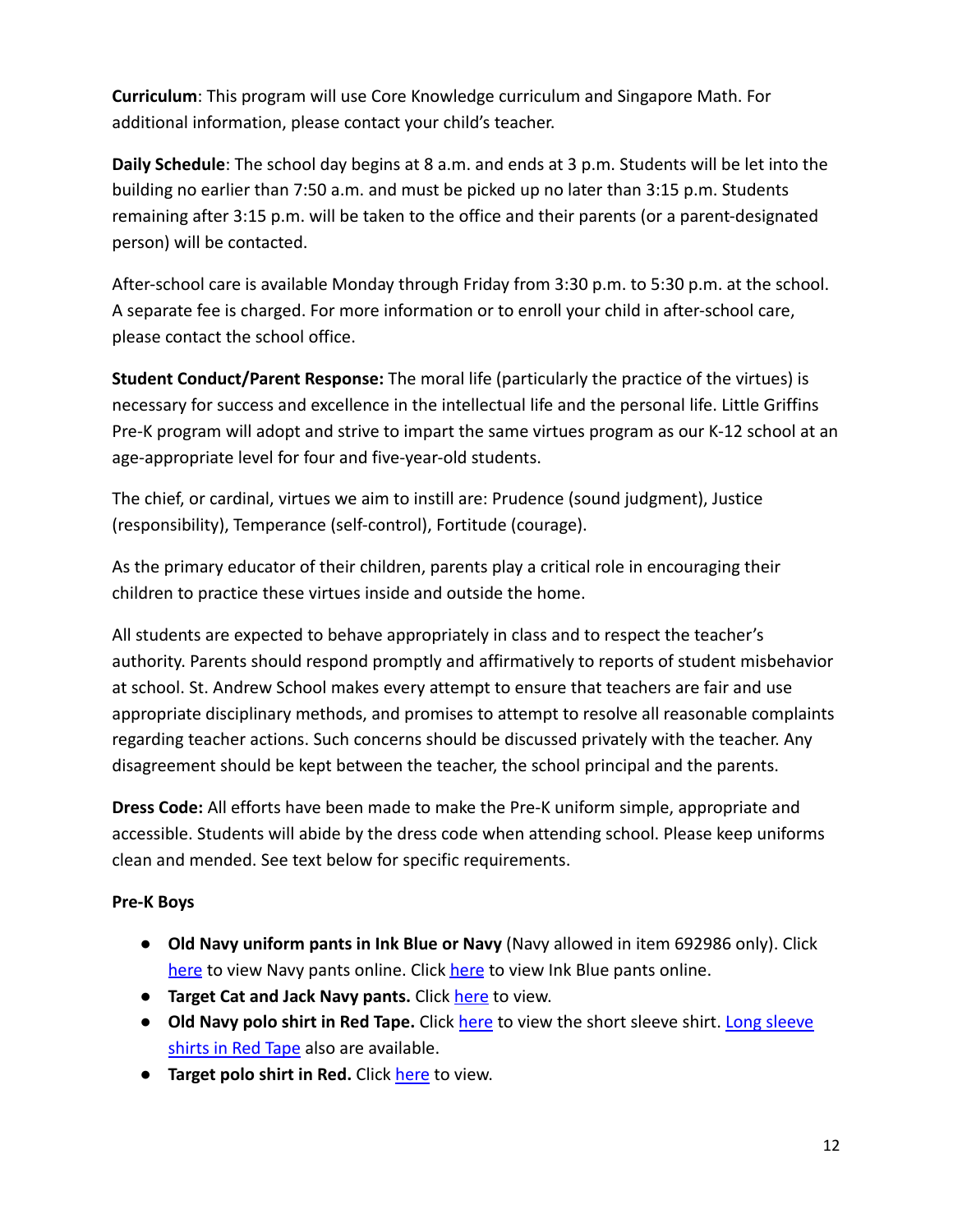- **Cardigans are allowed in Navy Blue or Red.** Fleece outerwear or sweatshirts with the Little Griffins logo are available locally at Big Sky Printing or online at Lands' End.
- **Socks:** Must be worn at all times.
- **● Shoes:** No sandals, clogs or open-toed casual shoes. Students will be playing outside.

**Pre-K Girls**

- **● Old Navy sleeveless uniform dress in Ink Blue.** Click [here](https://oldnavy.gap.com/browse/product.do?pid=691027002&pcid=999&vid=1&searchText=uniform+dress#pdp-page-content) to view.
- **● Old Navy polo shirt in Robbie Red (short sleeve) or Red Tape (long sleeve).** Click [here](https://oldnavy.gap.com/browse/product.do?pid=896761172&pcid=999&vid=1&&searchText=Uniform%20girls%20polo%20shirt#pdp-page-content) to view the short sleeve polo. Click [here](https://oldnavy.gap.com/browse/product.do?pid=581569072&rrec=true&mlink=5050%2C12413545%2Conproduct1_rr_2&clink=12413545&vid=1#pdp-page-content) to view the long sleeve polo.
- **● October April:** girls may wear [Old Navy uniform pants](https://oldnavy.gap.com/browse/product.do?pid=687672022&pcid=999&vid=1&searchText=uniform+pants+girls#pdp-page-content) in Ink Blue.
- **● Tights:** plain tights in navy blue, white, black or red. Plain leggings (no patterns or designs) in the same colors may also be worn with or without tights underneath. Socks must be worn at all times.
- **● Shoes:** No sandals, clogs or open-toed shoes. Students will be playing outside.
- **● Cardigans are allowed in Navy Blue or Red.** Fleece outerwear or sweatshirts with the Little Griffins logo are available locally at Big Sky Printing or online at Lands' End.

**\*Both [boys](https://oldnavy.gap.com/browse/product.do?pid=284360002&pcid=999&vid=1&searchText=uniform+shorts#pdp-page-content) and [girls](https://oldnavy.gap.com/browse/product.do?pid=578963012&pcid=999&vid=1&searchText=girls+uniform+shorts#pdp-page-content) may wear Old Navy uniform shorts in Ink Blue during the months of September and May.**

**Drop-Off and Pick-Up Procedures:** Students may be dropped off starting at 7:50am. No faculty supervision will be provided before this time.

If you are parking, it is easiest to go to the lower (North) parking lot. Parents just wishing to drop-off should proceed all the way to the end of the loop, in a counter-clockwise fashion – as close to the stop sign as possible. Cars that stop in the middle near the Annex can pose a safety hazard as other cars try to maneuver around them or drop off their children outside of the designated drop-off zone.

For safety, students should exit their car on the passenger side to ensure that they exit onto the sidewalk and not the active driveway; at no time should a student exit the car while in the inside lane.

There are two lanes within the loop; the outermost is used to drop-off/pick-up along the sidewalk. The innermost is used only to access the few parking spaces in the middle of the lot or to carefully go back into traffic and exit the lot after you have dropped-off or picked-up. Please watch for stray students when transitioning between lanes. Also, students must be escorted across the driving lanes if you choose to park in these few upper spots.

#### *It is strongly recommended that Pre-K parents park in the lower North lot and walk their Pre-K children to class in the morning or have them walk with an older child or sibling.*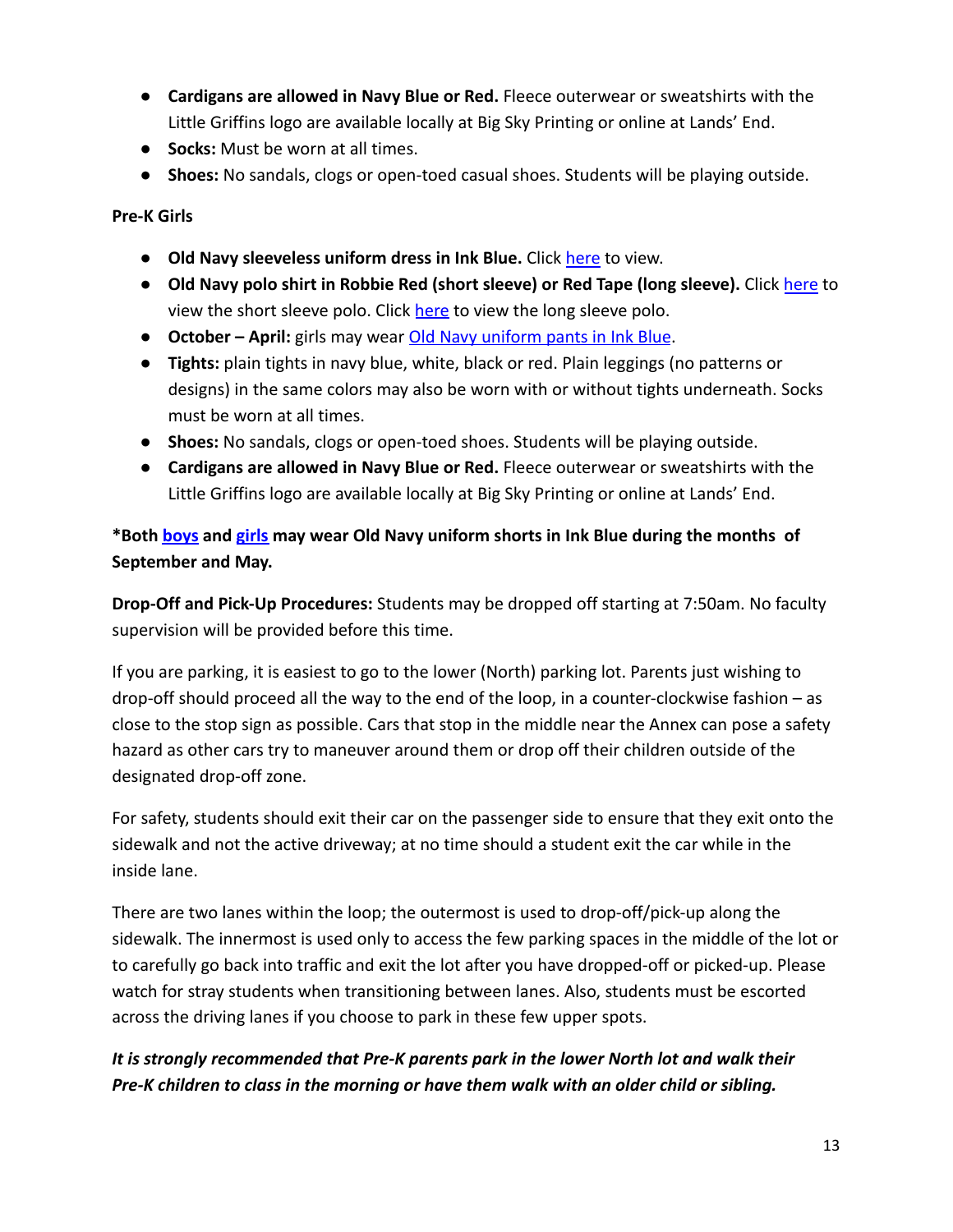**Emergency Drills**: Periodic fire drills and emergency preparedness drills are held throughout the school year. Procedures for evacuating the school building are posted throughout the school and explained to the students. Students will report to their assigned area where attendance will be taken. All visitors as well as staff members and students will follow the evacuation procedures. Parents will be notified of planned drills by email.

In the event of an actual emergency, parents will be notified by email and/or by telephone as soon as it is feasible.

**Facility Use Policy**: All facilities of St. Andrew School exist to aid in fulfilling the mission of St. Andrew School. The Facility Use Policy is intended as a guide to members of the school community on the availability and use of facilities for any use other than an activity directly operated by the school. The full policy and requisite forms may be obtained from the school office.

**Field Trips and Permission Forms**: A field trip permission form MUST be signed and returned to school before a student may accompany his or her class on a school function off campus. These forms will be sent home well in advance of a field trip and will be announced in the weekly newsletters. Pre-K students might travel on the school bus for all-school Masses. These trips will be announced in advance and might not require special permission slip forms.

**Governance**: Little Griffins Pre-K program – via St. Andrew School – is governed by the Board of Directors of St. Andrew School, Inc. and is independent of the Diocese of Helena. The school board meets regularly. Anyone wishing to bring an issue to the board's attention should contact and submit information to the board president at least ten (10) days prior to the next scheduled meeting.

**Illness**: If a child becomes sick enough to be sent home from school, his/her parent/guardian will be notified, and they will make arrangements concerning transportation. In case of a serious accident or illness in which emergency medical care is needed, 911 will be called. The school will make every effort to contact the parent/guardian immediately. If this is impossible, the nearest relative or person listed on the Emergency Information Sheet will be contacted.

Do not send a sick child to school, or one who has not fully recovered from a contagious illness, such as pink eye, strep throat (must be on medication at least 24 hours before returning to school), chickenpox, measles, flu, vomiting/diarrhea, or any virus. Students who have been ill for any reason must remain home until fully recovered. A student who has had a fever in the past 24 hours may not come to school.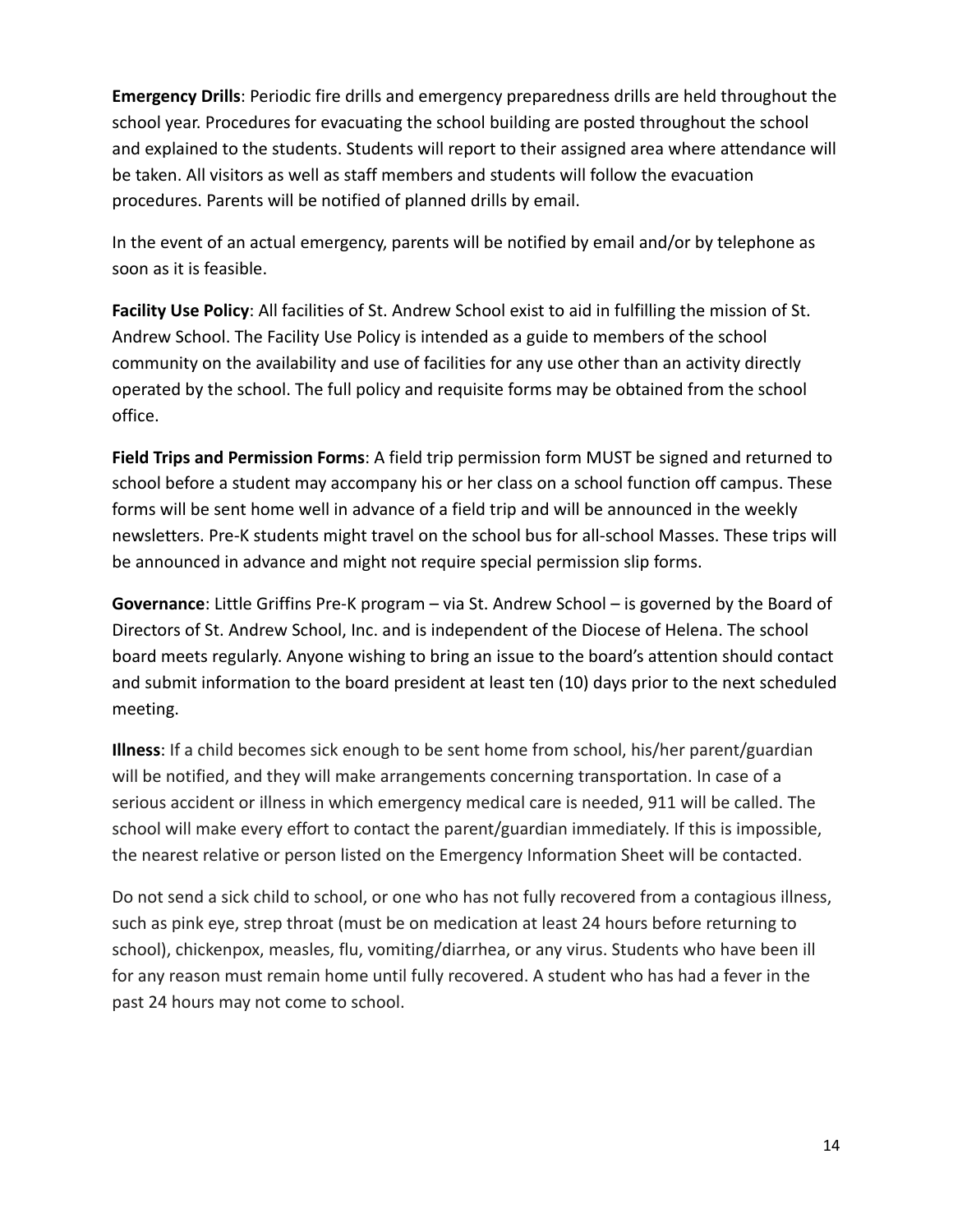**Immunization Requirements**: All students attending St. Andrew School must be immunized against communicable diseases as required by the State Department of Health and Environmental Sciences. Before they are allowed to attend kindergarten, the State of Montana REQUIRES all children entering school for the first time to have immunizations as follows:

• Minimum of 4 shots (Tetanus-Diphtheria-Pertussis), including one given after the child's 4th birthday.

• 2 MMR (Measles-Mumps-Rubella) vaccine given on or after the first birthday. A second dose is required at school entry.

• Two Chicken Pox vaccinations are required for K-12 students. Students who have had Chicken Pox must show documentation from their physician.

• T-D to include Pertussis: Prior to entering the 7th grade a pupil must receive a second dose of T-D and Pertussis vaccines.

\*Students that are not current with immunizations will not be allowed in school.

A pupil entering any grade 7-12 who has not already received the 2 required doses of MMR at kindergarten age must receive the second dose.

Immunization records, recorded on the "Blue Form" (HES-101), must show month, day and year and a copy of the adequate documentation must be attached to the blue form. This form needs to be filed with the school no later than the first day of school -- this includes new students and transfer students. Legal documentation is a must.

Exemptions are allowed when:

The school allows exemptions for medical reasons. For medical contraindications, parents need to have the back of the blue immunization form (HES-101) completed and signed by a physician licensed to practice medicine in the United States.

The law also allows for exemptions if immunizations are contrary to the religious beliefs of the parent or guardian. A claim of exemption on religious grounds must be notarized each year on an affidavit provided by the Montana Dept. of Public Health and Human Services.

Whenever there is good cause to believe that a person for whom an exemption has been filed has a disease, or has been exposed to a disease listed, or will, as a result of school attendance, be exposed to such a disease, the person may be excluded from school by the local health officer until that person is no longer at risk.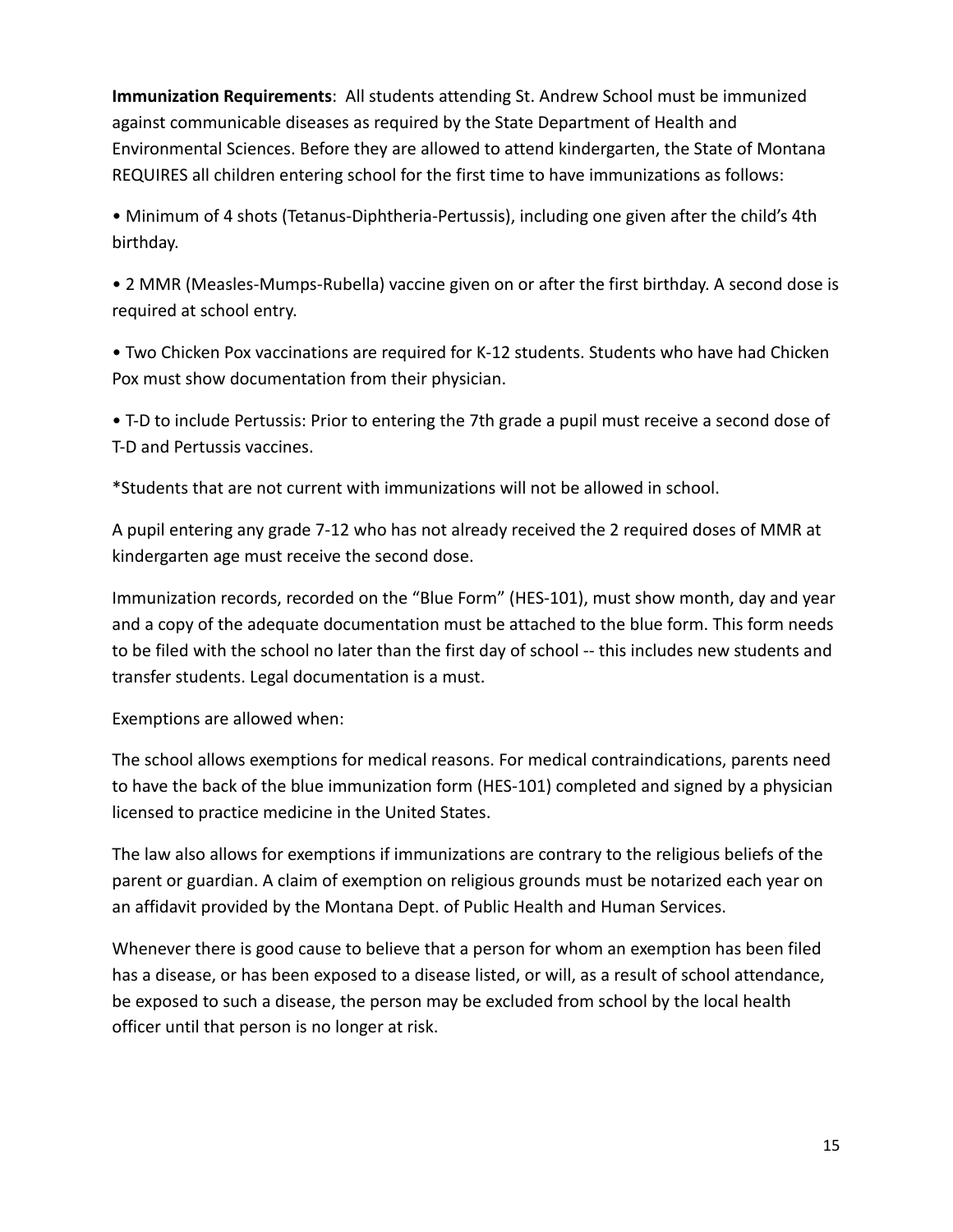**Leaving Campus**: If a Pre-K student needs to leave campus during the school day, other than for school activities, the parent or guardian, or another authorized adult, must come into the school office in person and sign the student out.

**Mask Notice for the start of the 2021-2022 School year:** Per the St. Andrew School board and the administration, masks are not required for the beginning of the school year 2021-2022, for students or staff. St. Andrew School has given the parents the authority to decide for their children their preference as far as mask wearing for this school year. Parents and staff members are free to make whatever decision they feel most comfortable with.

**Medication**: In the event a child must take medication during the school day, the following procedures must be followed:

- Non-prescription drugs must be sent in the original container.
- Prescription drugs must be sent in the original prescription container.

Inhalers/Insulin/EpiPen: If a child must carry an inhaler on his/her person or backpack due to doctor's orders, the Request for Self-Administration of Inhalers form must be completed and returned to the school office. If a student must carry an EpiPen or insulin on his/her person, an Emergency Protocol Information form must be completed with the school nurse. These requests must be on file in the building office BEFORE a child may have medication in the school.

**Money Sent to School:** All currency or checks must be sent to school in a sealed envelope marked with the following:

- Student's name
- Student's grade/room
- Amount in envelope
- Purpose of payment

A locked box is available on the wall opposite of the school office for tuition payments.

**Parent-Teacher Conference:** Conferences are a valuable means of communication, providing an opportunity to get acquainted, share common problems, and understand one another better. Conferences are held regularly throughout the year; however, parents and teachers are free to visit each other at any time during the school year. Parents should call the school or email the teacher to make arrangements for unscheduled conferences.